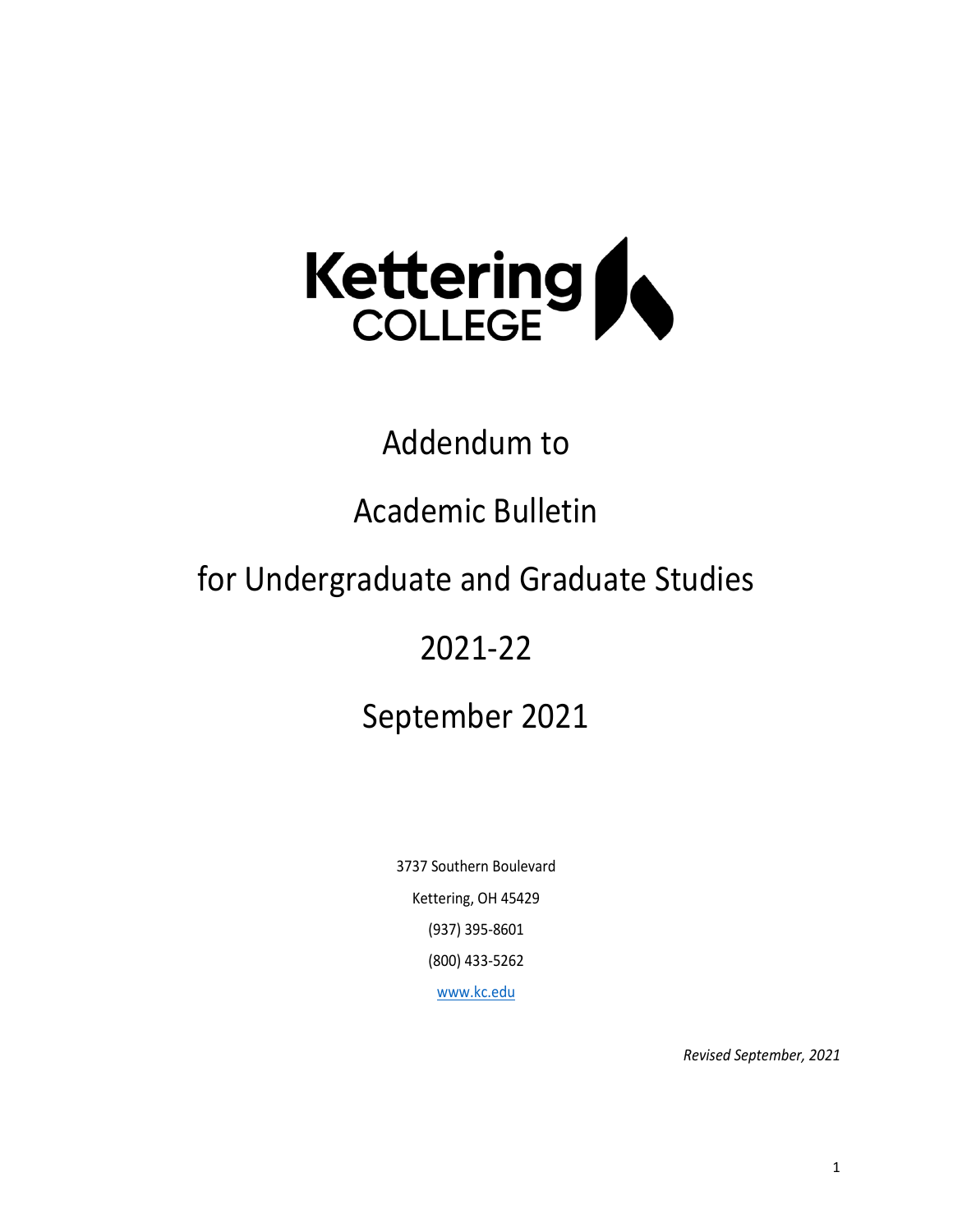**Please note:** Any changes made to policies in this *Academic Bulletin* during the academic year will come into effect upon their approval. These new policies will be communicated to all students, faculty, and staff and will replace what is in this document.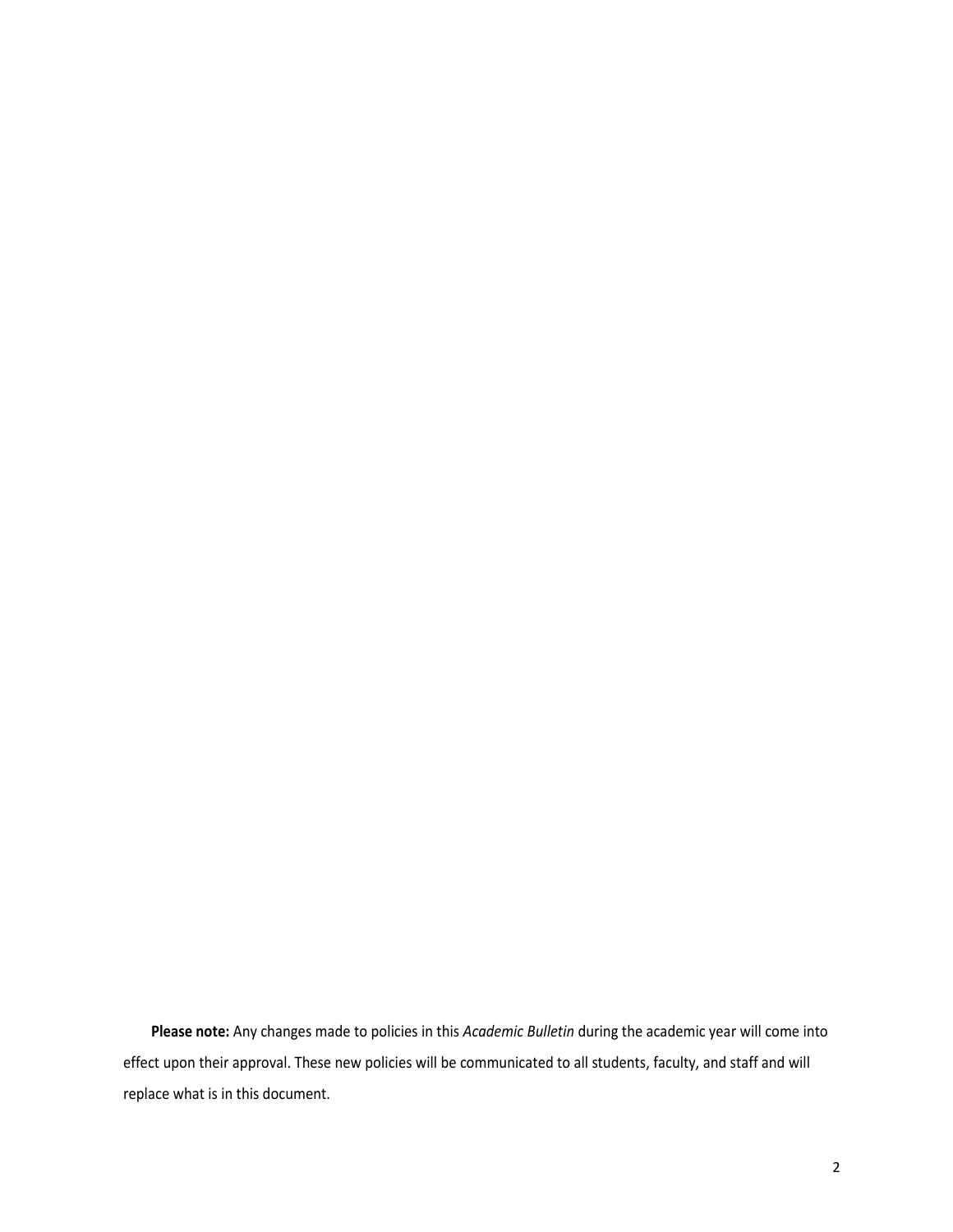# **Contents**

# <span id="page-2-0"></span>Major Changes in this Addendum

1. **Physician Assistant:** The course descriptions were revised for PHAS 632 and PHAS 633 and the course numbers and descriptions of the Clinical Rotations (formerly PHAS 642-649, now PHAS 650-659) were revised.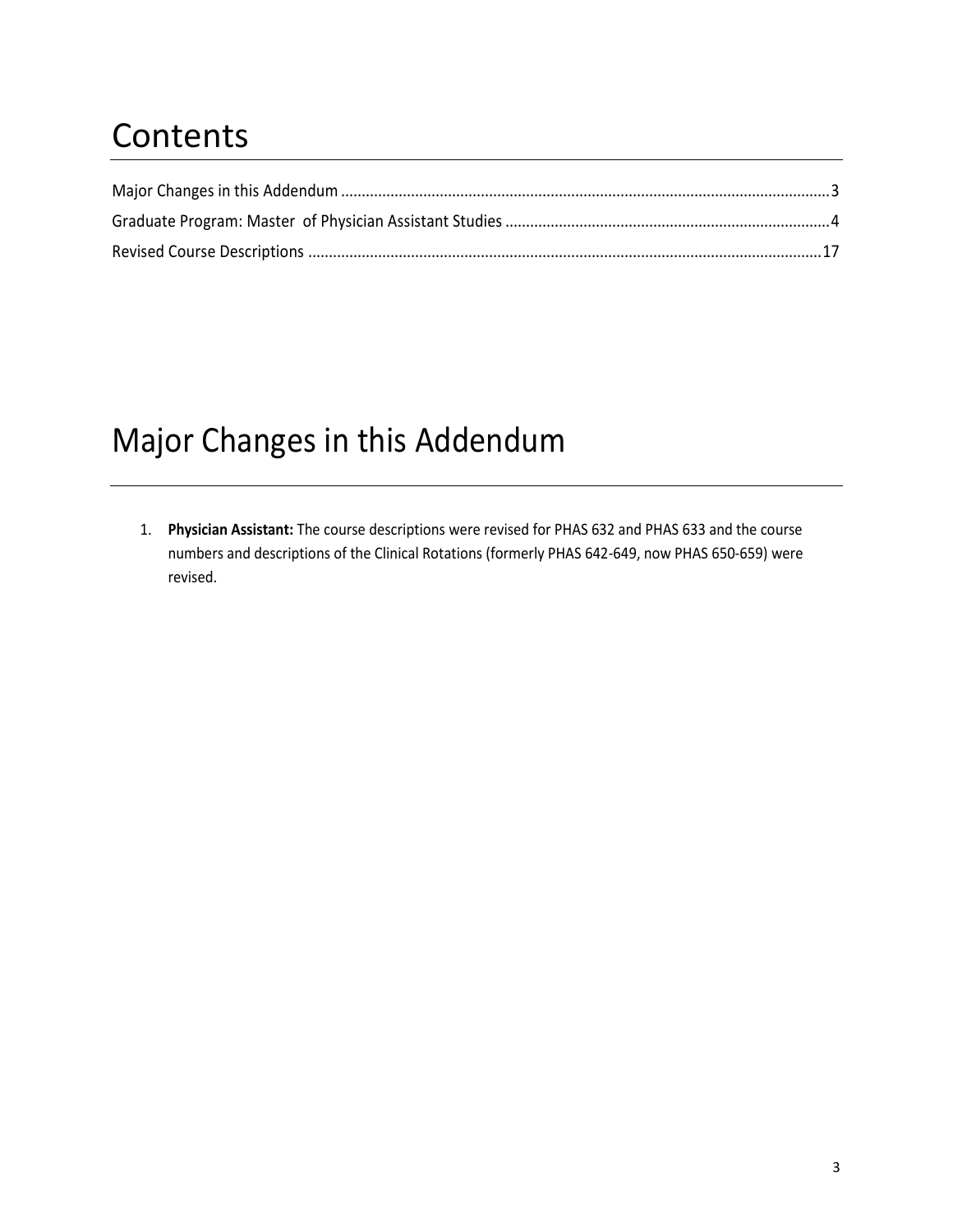# <span id="page-3-0"></span>Graduate Program: Master of Physician Assistant Studies

## **DEPARTMENT PERSONNEL**

Program Director: Tim Scanlon, PA-C, MSPA Medical Director/Clinical Director: Scott Gardner, MD Academic Coordinator: Jill Gulczinski, PA-C, MSPA Program faculty:

Megan Bonk, PA-C, MPAS; Ronald Bowers, PA-C, DHSc; Sarah Brandell, PA-C, MPAS; Elizabeth Diem, PA-C, MPAS; Christine Marriott, PA-C, MPAS; Vanessa Rogers, PA-C, MPAS; Pamela Wireman-Keller, PA-C, MPAS

# Program staff:

Lona Blake, Clinical Coordinator; Mary Guzman, Admissions Coordinator; Valerie Pequignot, Office Assistant

### **STATEMENT OF PURPOSE**

The mission of the Kettering College physician assistant studies program is to provide, in a Christian environment, the academic and clinical experience necessary to develop competent empathetic professional healthcare providers who are dedicated to lifelong learning.

# **DEGREE DESCRIPTION**

The MPAS degree is a clinically based program that provides the academic and clinical education necessary to become competent practicing physician assistants.

# **VISION FOR THE PA PROGRAM**

The physician assistant course of study will produce outstanding new physician assistants. Using innovative learning methods and a commitment to mentor and empower students, Kettering College educates its PA students to exhibit the highest standards of intellectual, ethical, and spiritual maturity. They exemplify professional excellence and leadership in meeting the challenges of the profession in an evolving healthcare environment.

## **CREDITS AND RESIDENCY REQUIREMENTS**

The MPAS degree requires a minimum of 98 graduate-level credits for graduation. All physician assistant (PHAS) courses must be taken at Kettering College.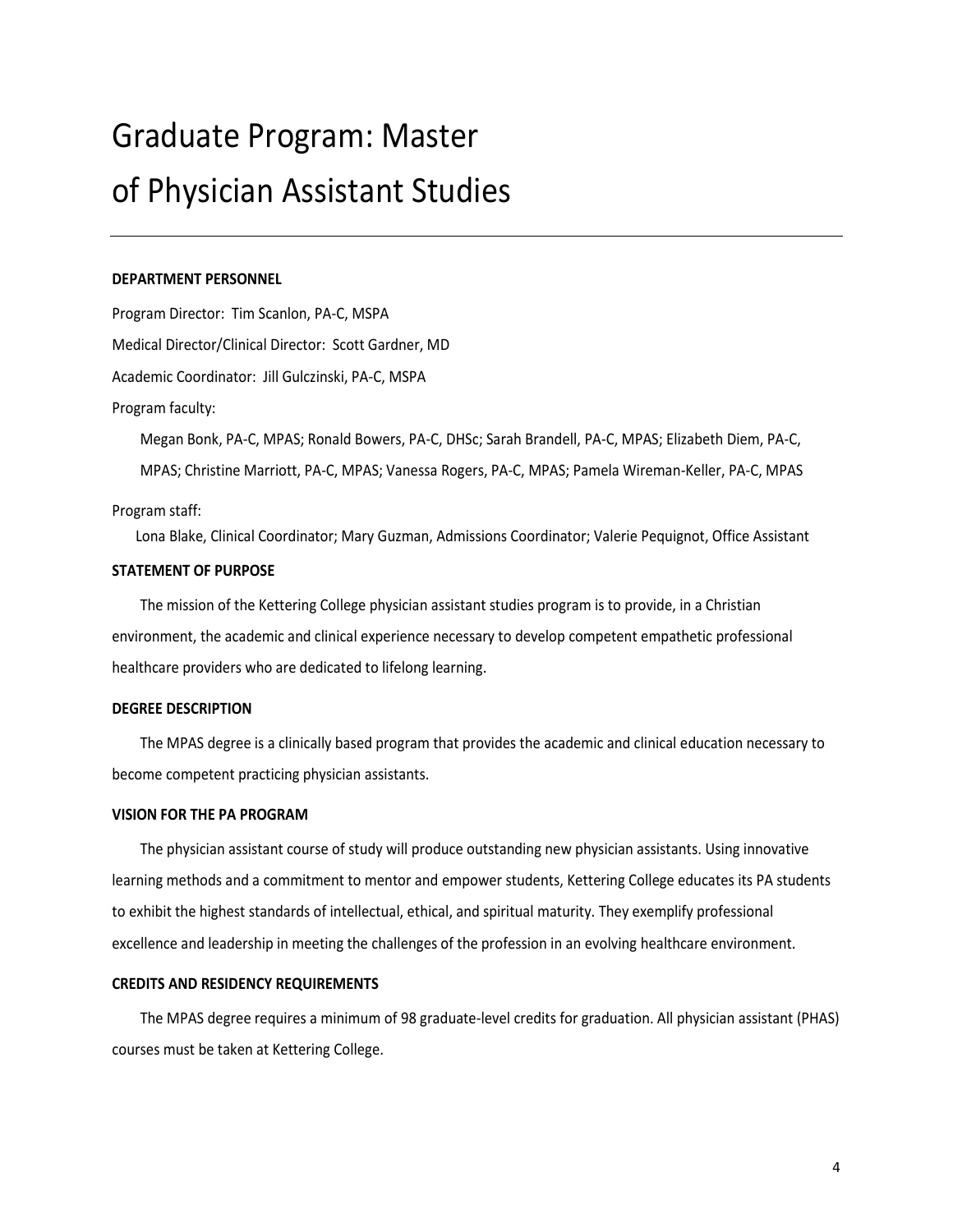### **DESCRIPTION OF THE PHYSICIAN ASSISTANT PROFESSION**

The Standards and Guidelines for an Accredited Educational Program for the Physician Assistant provides the following description of the profession:

The physician assistant is academically and clinically prepared to provide healthcare services with the direction and responsible supervision of a doctor of medicine or osteopathy. Within the physician/physician assistant relationship, they make clinical decisions and provide a broad range of diagnostic, therapeutic, preventive, and health maintenance services. Their clinical role includes primary and specialty care in medical and surgical practice settings. Physician assistant practice is centered on patient care and may include educational, research, and administrative activities.

The role of the physician assistant demands intelligence, sound judgment, intellectual honesty, appropriate interpersonal skills, and the capacity to react to emergencies in a calm and reasoned manner. An attitude of respect for self and others, adherence to the concepts of privilege and confidentiality in communicating with patients, and a commitment to the patient's welfare are essential attributes. The tasks performed by individual physician assistants cannot be delineated precisely because of the variations in practice requirements mandated by geographic, political, economic, and social factors. At a minimum, however, physician assistants are educated in areas of basic medical science, clinical disciplines, and discipline-specific problem solving. Physician assistant practice is characterized by clinical knowledge and skills in areas traditionally defined by family medicine, internal medicine, pediatrics, obstetrics, gynecology, surgery, and psychiatry/behavioral medicine. Physician assistants practice in ambulatory emergency, inpatient, and long-term care settings. Physician assistants deliver healthcare services to diverse patient populations of all ages with a range of acute and chronic medical and surgical conditions. They need knowledge and skills that allow them to function effectively in a dynamic healthcare environment.

## **KETTERING COLLEGE PA GRADUATE COMPETENCIES**

The PA program has determined that proficiency in the following competencies are prerequisite for graduation from the program:

Patient-Centered Medical Knowledge

- 1. Demonstrate adequate medical knowledge across the age and body system spectrum.
- 2. Make an appropriate referral and/or follow up of patients.
- 3. Incorporate understanding of medical science when determining disease etiology.
- 4. Utilize critical thinking skills to provide patient care.
- 5. Correctly order and interpret diagnostic tests.
- 6. Initiate appropriate interventions for preventable conditions.
- 7. Utilize screening recommendations for disease prevention.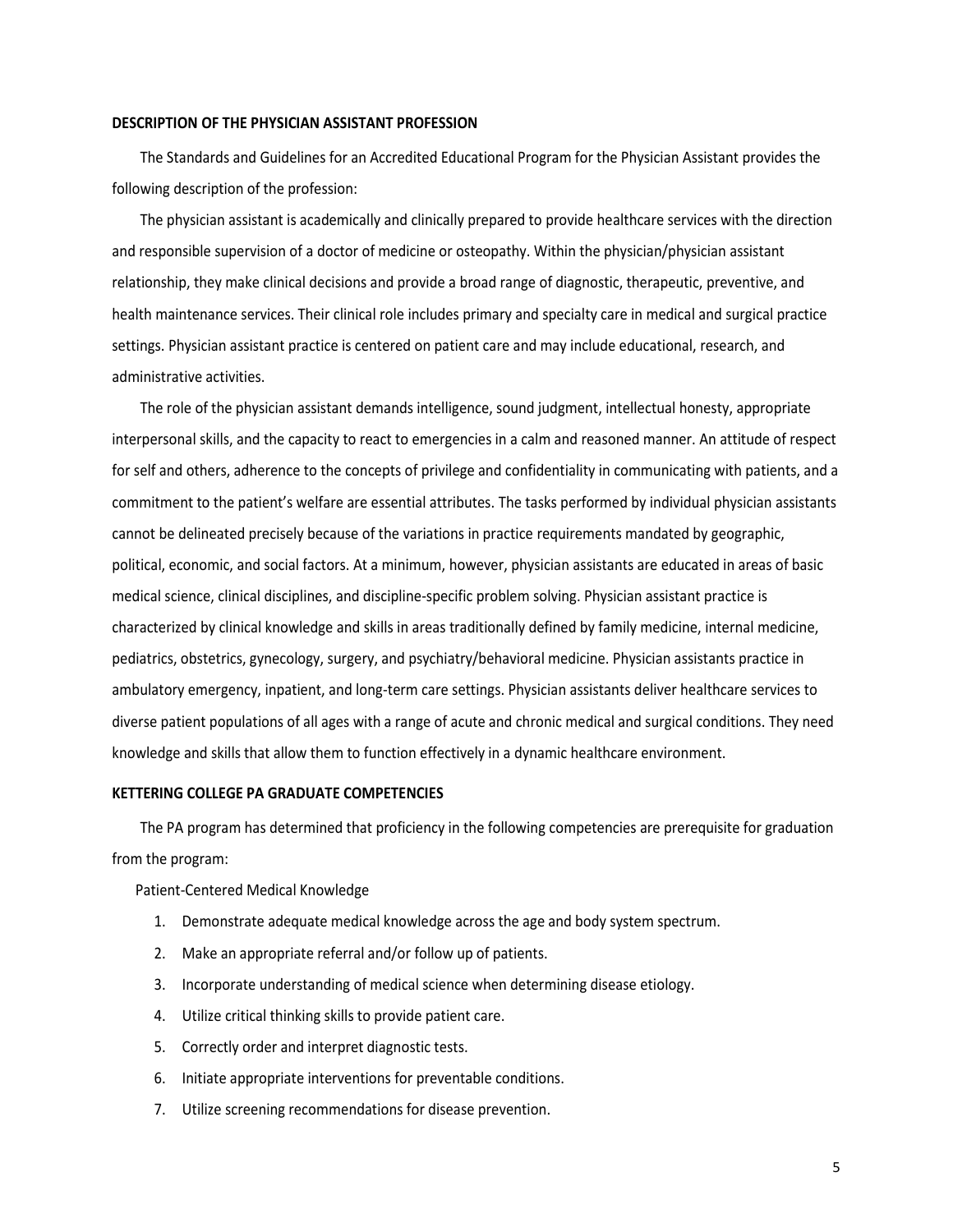- 8. Create an appropriate differential diagnosis.
- 9. Appropriately manage patients according to evidence-based guidelines.
- 10. Recognize the indications for principal therapeutic interventions

Interpersonal and Communications Skills

- 1. Appropriately document information regarding patient care.
- 2. Demonstrate professional composure.
- 3. Use effective listening and nonverbal communication skills to effectively communicate with others.

# Patient-Centered Clinical Care

- 1. Elicit an accurate patient history.
- 2. Effectively perform a physical exam.
- 3. Demonstrate caring and respectful behaviors when interacting with patients and their families.
- 4. Communicate effectively so that patients can understand the information being conveyed to them.
- 5. Competently perform medical and surgical procedures considered essential in the area of primary care.

Professional and Legal Aspects of Health Care

- 1. Evaluate the impact of legal and regulatory requirements of the practice of medicine.
- 2. Demonstrate an adequate fund of knowledge regarding the ethical principles pertaining to provision of or withholding of clinical care.
- 3. Exemplify professional behavior as expected of a PA
- 4. Address personal strengths and weaknesses appropriately.

Healthcare Finance and Systems

- 1. Describe the funding sources and payment systems that provide coverage for patient care.
- 2. Summarize the larger context and systems of healthcare.
- 3. Appraise the resources within the system that aid in providing optimal quality health care.

# **ACCREDITATION/PROFESSIONAL ASSOCIATION**

The physician assistant program at Kettering College is accredited through the Accreditation Review Commission on Education for the Physician Assistant and the Higher Learning Commission. The physician assistant program is also an active member of the Physician Assistant Education Association (PAEA).

# **CERTIFICATION**

Successful completion of the program leads to a Master of Physician Assistant Studies (MPAS). Graduates are eligible for the examination administered by the National Commission on Certification of Physician Assistants (NCCPA). Certification is a requirement for registration/licensure to practice in all states.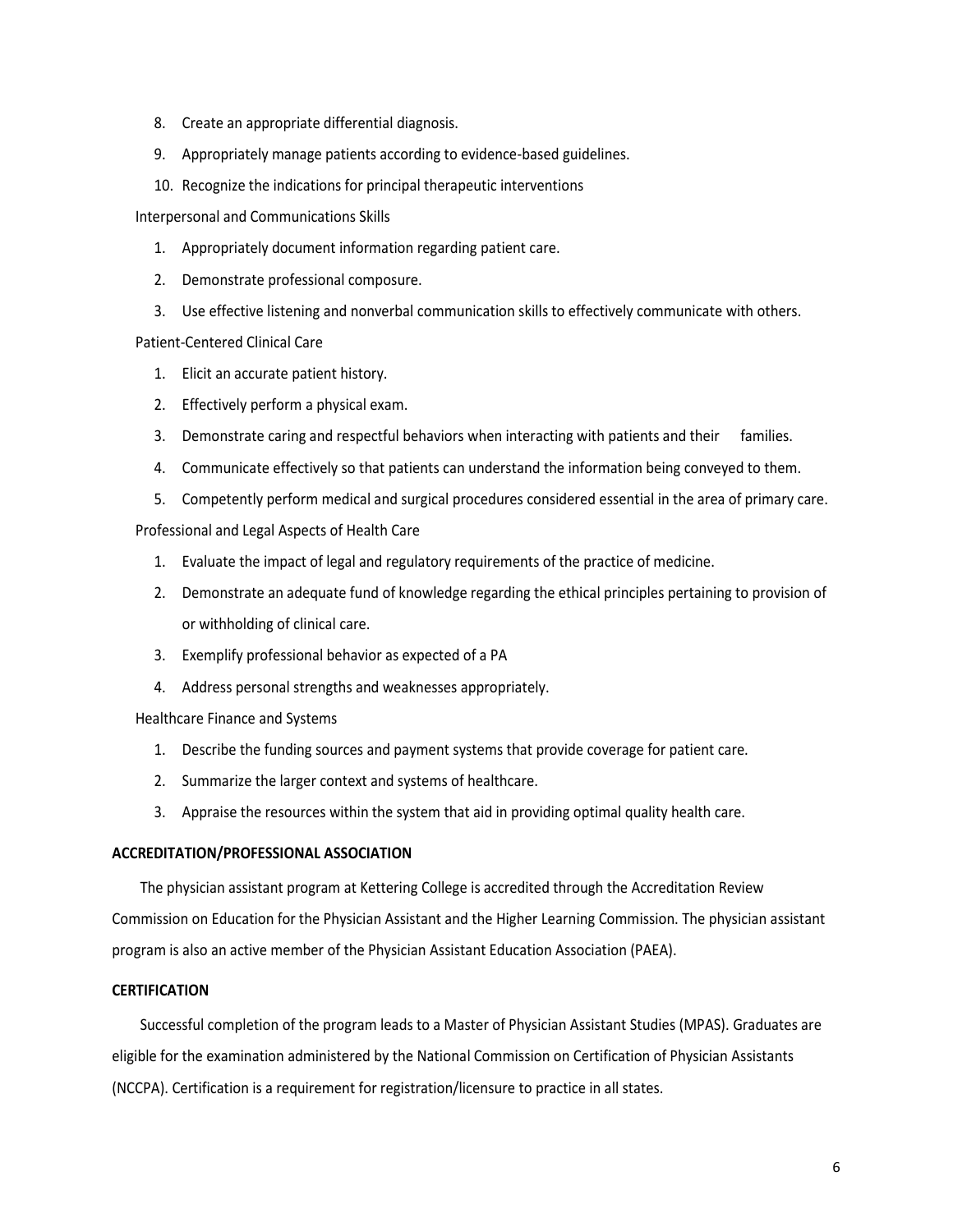## **APPLICATION PROCESS**

Applicants who are not pre-PA students at Kettering College or enrolled in the Bachelor of Science human biology major "3+2"-year MPAS accelerated curriculum must apply through Central Application Service for Physician Assistants (CASPA) at [www.caspaonline.org.](http://www.caspaonline.org/) Applications must be officially submitted to CASPA no later than Oct. 1 of the year prior to matriculation.

All Kettering College students wishing to apply to the PA program must complete the MPAS application, which is available from the PA admissions coordinator. Applications are due in the PA office no later than Oct. 1 of the year prior to matriculation. For those Kettering College students considering the accelerated curriculum, please refer to the program of study for the human biology major.

**International medical graduates:** Applications are accepted from international medical graduates (IMGs). The following is important information pertinent to the IMG:

- Advanced placement is not offered for IMGs; all PA students must complete the entire curriculum.
- IMGs must meet all prerequisite coursework.
- International transcripts will need to be evaluated by a service to establish equivalencies to U.S. university courses and grades. Evaluations are currently accepted from: World Education Services: [www.wes.org](http://www.wes.org/) (preferred) Josef Silny & Associates Inc.: [www.jsilny.com/html/foreign.htm](http://www.jsilny.com/html/foreign.htm)
- Applicants who are not permanent residents should refer to the admission section of the undergraduate *Bulletin* for information for international students.
- IMG applicants who have completed the USMLE Step 1 must submit a copy of their Score Report and USMLE Step 1 Performance Profile to the PA admissions coordinator.
- The role of a PA is a dependent practitioner under the supervision of a physician. IMGs who have worked as physicians in other countries may have difficulty accepting this role change.

For all students, the application process is structured on a two-tiered system composed of a pre-interview selection process and selection for admission to the program.

- A. Pre-interview process: Interviews are conducted from September through December. The following qualifications must be met in order to be considered for the interview process:
	- 1. Only completed applications will be considered.
	- 2. Applicant must have taken the Physician Assistant College Admission Test (PA-CAT).
	- 3. Transcripts must reflect a cumulative GPA of 3.00 for all prerequisite courses with no grade lower than a C. Selection for the interview is based on the following:
		- o Completion and nature of the degree: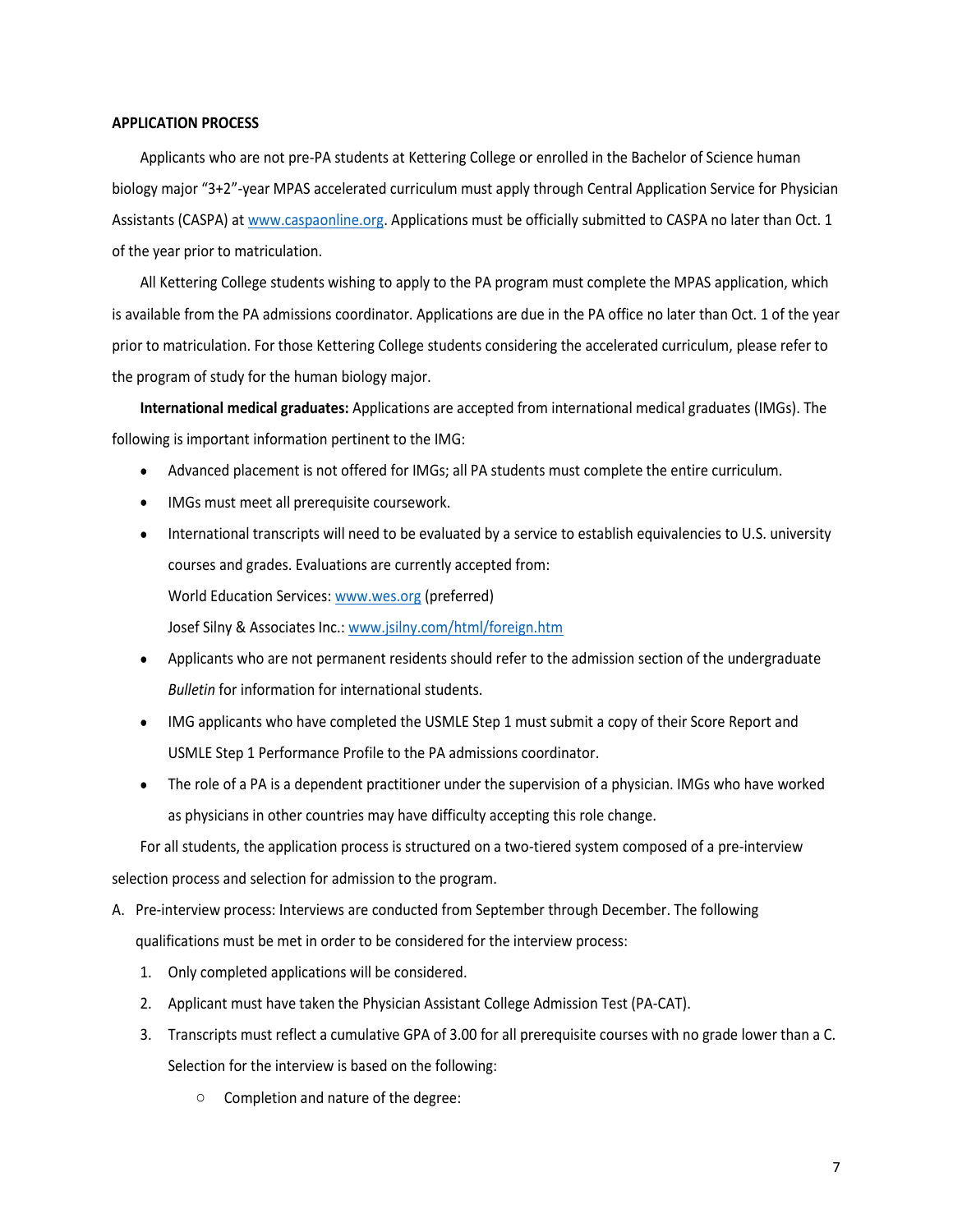- Completion of a bachelor's degree and prerequisite courses from a regionally accredited institution OR enrollment in the BS degree, human biology major
- Nature of the degree (BA, BS, MS, PhD, etc.)
- o GPA analysis of complete academic history:
	- **·** Prerequisite courses as listed below
	- Cumulative college GPA
	- Any grades of C and/or below on college transcript
- 4. **Prerequisite courses:** Completion of prerequisite courses/degree must be at a regionally accredited college or university. Prerequisite courses may be in process at the time of application; however, applicants must have completed at least 18 credits total with 12 of the natural science courses and 6 in the other courses.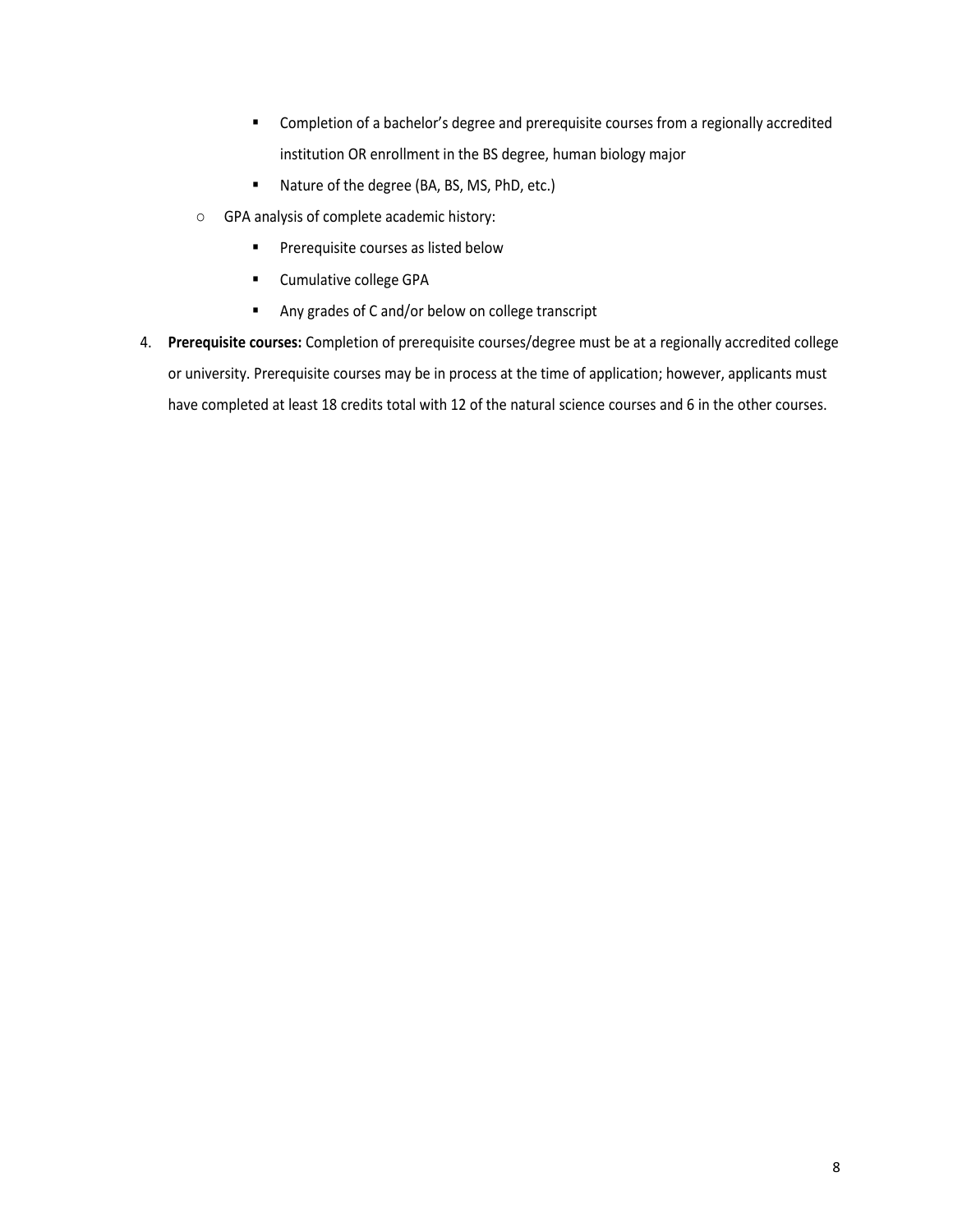5. **Natural sciences prerequisites** (all must include lab component except biochemistry:

| General biology                              | 4 semester credits |
|----------------------------------------------|--------------------|
| Organic chemistry (full sequence)            | 8 semester credits |
| Biochemistry (lab preferred)                 | 4 semester credits |
| Human anatomy and physiology (full sequence) | 8 semester credits |
| Microbiology                                 | 4 semester credits |

TOTAL 28 semester credits

**Note:** Natural science courses need to have been taken within 10 years of date of application; if older than 10 years, please consult the PA admission coordinator.

## **Other prerequisites:**

| Statistics                           | 3 semester credits |
|--------------------------------------|--------------------|
| Developmental OR abnormal psychology | 3 semester credits |
| Psychology                           | 3 semester credits |

TOTAL 9 semester credits

- 6. **Verification of prerequisite course completion:** Students must complete any outstanding prerequisite courses prior to the beginning of the summer semester with submission of the course grades to the admissions office prior to the end of the first summer semester of the PA program. Official transcripts need to be submitted to admissions to demonstrate completion of outstanding classes. Students will be blocked from registering for fall classes until completion of outstanding prerequisite courses is verified.
- 7. **Quality and quantity of healthcare hours:** Applicants will be rated on both the type of healthcare hours and the number of completed experiential hours at the time of application. It is highly recommended that applicants complete at least 1,000 hours, which could be obtained in, but not limited to the following roles: STNA, CNA, EMT or paramedic, lab tech/phlebotomist, medical scribe, EKG technician, surgical technician, pharmacy technician, respiratory care practitioner, radiological technologist, medical mission worker. It is also highly recommended that the applicant gain some exposure to the PA profession by shadowing a PA.
- 8. **Evaluation of recommendation letters:** Applicants will need to submit three letters of reference (to CASPA or directly to the PA department if a current Kettering College student). Letters must be written no more than 12 months prior to the application deadline. No more than one letter should be from a professor; one should be from a healthcare professional if possible.
- 9. **Bonus consideration** will be awarded to those students taking at least 7 semester credits at Kettering College.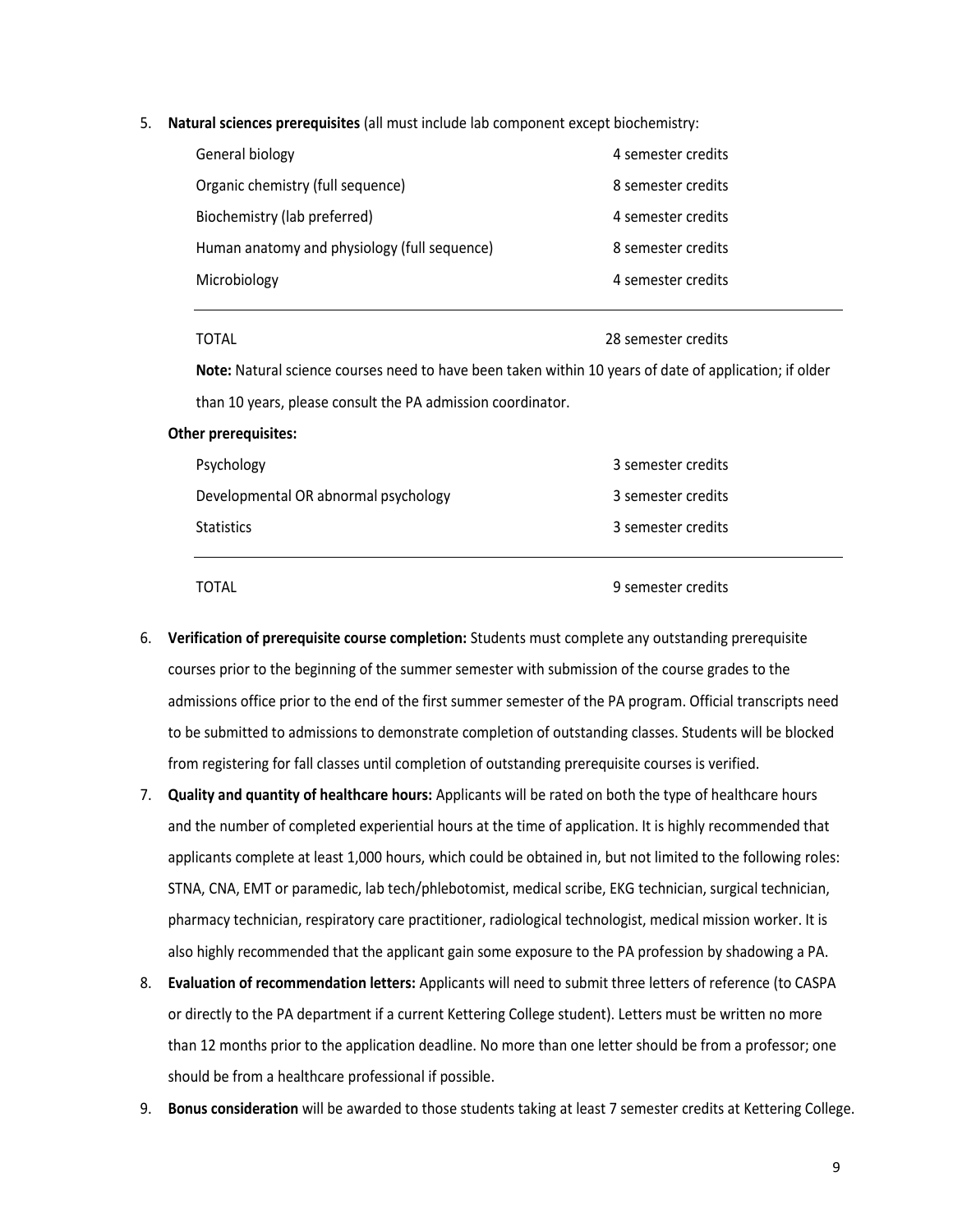- B. Selection is based upon the results of the pre-interview process evaluation and the interview.
	- Evaluation of communication skills: Applicants must demonstrate strong written and oral communication skills.
	- Written communication skills will be determined from an essay to be completed at the time of the interview.
	- Oral skills will be determined during the interview process.
	- **•** Documented plans for completion of any outstanding prerequisite courses (if applicable).
	- Results from an online computer-based assessment for non-cognitive skills and interpersonal characteristics (CASPer).

The PA admission committee selects and recommends applicants for admission to the PA program; this roster is shared with the College admission office for final acceptance.

# **ADMISSION PROCESS**

Applicants will be notified by both the PA admission coordinator and the College admission director regarding their selection for admission to the PA program approximately three to four weeks following the interview process. Final selections will be made no later than Feb. 1. Each applicant has 10 business days to submit a \$500 nonrefundable deposit to secure a seat in the program.

All applicants must meet all other requirements for admission to Kettering College.

# **Pre-enrollment notes:**

- Admitted students must have current CPR certification completed prior to the beginning of the first fall semester of the program.
- A criminal background check is required prior to beginning clinical rotations.
- A felony or misdemeanor conviction may result in denial to participate in clinical rotations and/or rejection by professional certification agencies and state licensure boards. Please contact program officials for details.
- Students must be able to perform the technical standards of Kettering College and the PA program. The standards will be distributed to each applicant selected for an interview; if accepted, the student must sign a statement affirming that he or she has read, understood, and is able to comply. Technical standards refer to the physical, cognitive, and behavioral abilities required for satisfactory completion of the curriculum; they include motor, sensory, communicative, intellectual, behavioral, and social aspects.

# **Kettering College technical standards:**

- a. Think critically with sound judgment, emotional stability, maturity, empathy, and physical and mental stamina.
- b. Learn and function in a variety of didactic and clinical settings.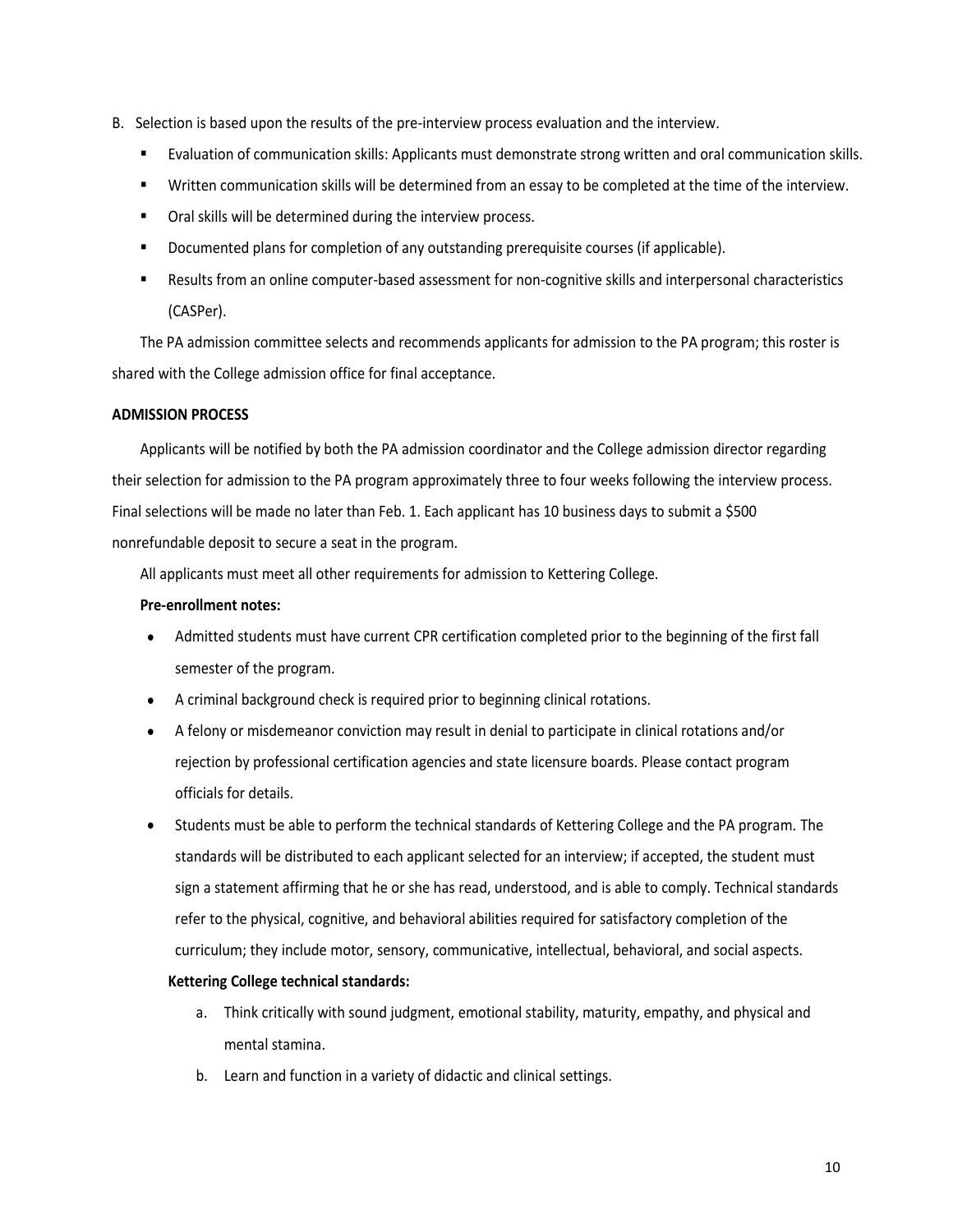- c. Communicate effectively, both verbally and in writing, using appropriate grammar, spelling, and vocabulary.
- d. Immediately comprehend and respond to auditory instructions or requests.
- e. Think clearly and act calmly in stressful situations.
- f. Perform a clinical experience up to 12 hours long in a single 24-hour period.
- g. Work cooperatively, preserving relationships with others on the healthcare team.
- h. Perform fine and gross motor skills with both hands.
- i. Apply adequate pressure to stop bleeding.
- j. Perform cardiopulmonary resuscitation (CPR).

**Technical standards for graduate students in the PA program at Kettering College:** The mission of the Kettering College PA program is to provide, in a Christian environment, the academic and clinical experience necessary to develop competent, empathetic professional healthcare providers who are dedicated to lifelong learning. In order to become a competent PA healthcare provider, the student, in addition to meeting academic and other entry requirements, must be able to demonstrate skills in the areas described below:

- a. **Observation/sensation:** Students must be able to acquire information in all didactic and clinical settings through sources including but not limited to oral presentation, written material, visual media, and live presentations/demonstrations. Students must possess function of visual, tactile, and auditory senses in order to perform necessary skills for physical examination.
- b. **Communication:** Students must be able to effectively communicate, both verbally and in writing, at a level consistent with graduate-level work, using proper English grammar, spelling, and vocabulary, which is needed both for patient evaluation and documentation. Additionally, students must communicate in a professional manner to all patients and their families, peers, and other members of a healthcare team.
- c. **Intellectual-conceptual abilities:** Students must be able to think critically, with sound judgment, in order to understand, assess, and solve clinical problems. This includes the ability to collect, organize, prioritize, reason, analyze, integrate, learn, and retain information, often in a limited time frame. Students must also be able to comprehend two- and three-dimensional structures and understand spatial relationships.
- d. **Motor functions:** Students must possess the motor skills to perform physical examinations, maneuver instruments or diagnostic tools, and perform medical procedures. Students must have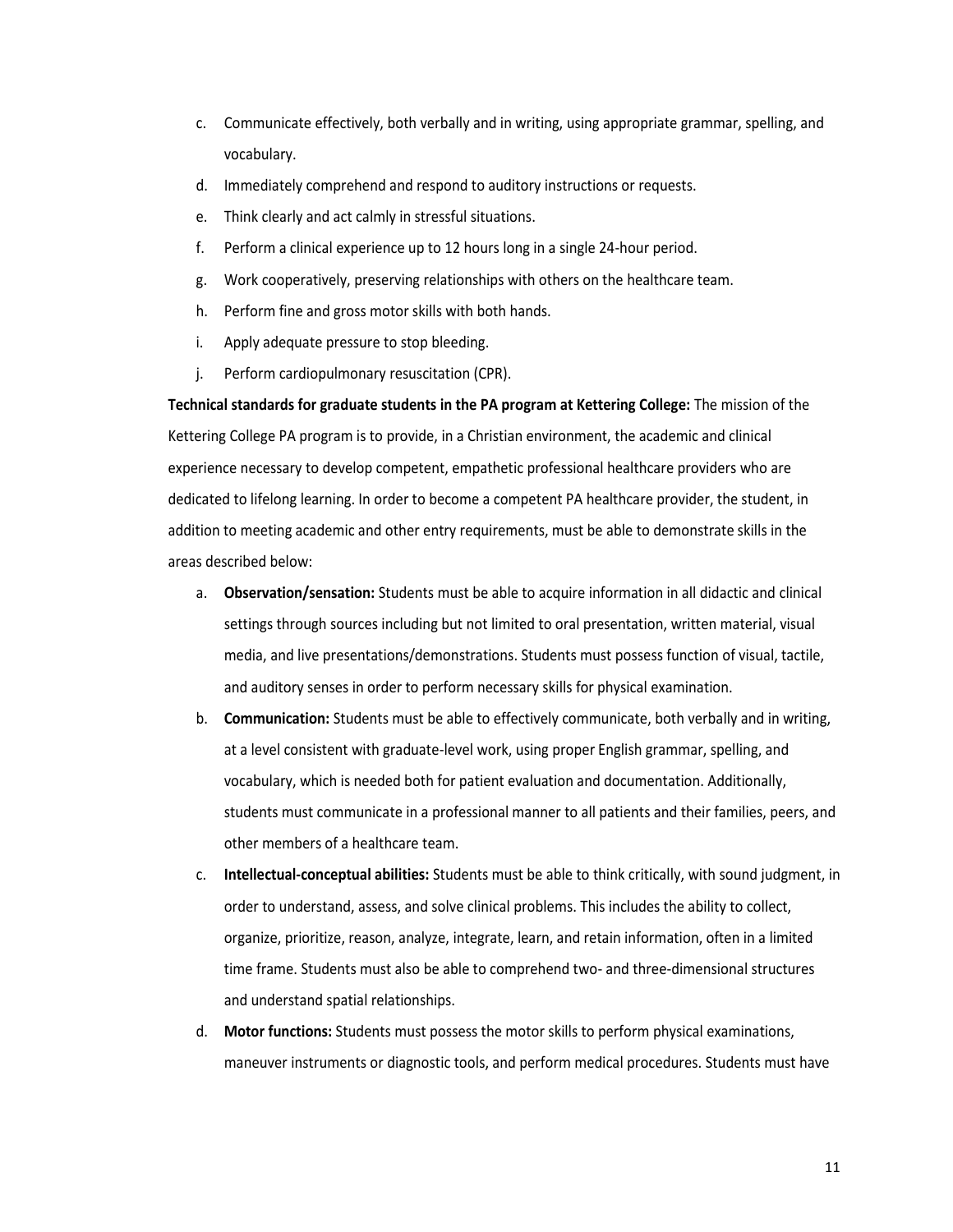the physical capability, strength, and stamina to sit, stand, and move in classroom, laboratory, and clinical areas for long periods of time.

e. **Behavioral/social aspects:** Students must demonstrate psychological and emotional stability at a level necessary to deliver sound patient care in all settings and to interact with interdisciplinary healthcare teams. Students must be able to tolerate physical, emotional, and intellectual stress during the educational period while responding appropriately and professionally and tolerate physically taxing workloads.

**Note:** Applicants whose responses indicate that they cannot meet the expectations will be further reviewed by the admissions committee to assess the extent of difficulty and the potential for compensating for such difficulty. The College is committed to providing reasonable accommodation to individuals with disabling conditions.

## **PROGRAM COSTS**

Please refer to the tuition and fee schedule on the Kettering College website [\(www.kc.edu\)](http://www.kc.edu/) for details. PA students are required to have an electronic tablet (e.g., iPad) or a laptop computer as well as medical equipment. Medical equipment costs are included in lab fees. Incoming students are required to register with CastleBranch [\(https://discover.castlebranch.com\)](https://discover.castlebranch.com/) to complete an initial background check. Upon registration with CastleBranch, instructions and details will be made available. Students are responsible for uploading the required documentation and for any costs related to CastleBranch services. PA students are also responsible for AAPA and OAPA student membership fees as well as ACLS training fees. A complete breakdown of all costs related to the program is available a[t http://kc.edu/academics/physician-assistant/cost/.](http://kc.edu/academics/physician-assistant/cost/)

# **PA PROGRESSION REQUIREMENTS**

To progress in the physician assistant program, a student will:

- Continue to demonstrate professional and ethical behavior.
- Meet the standards for progression in each PHAS course. Each course syllabus delineates specific requirements as set by the department. All clinical medicine modules (CMM) have specific progression requirements; these are outlined in the student manual.
- Maintain a GPA of 3.00 in each term. Students with a term GPA below 3.00 will be placed on academic probation. Failure to achieve a 3.00 in any future semester will result in dismissal from the program. **Note about academic probation:** Only students meeting the progression requirements will be candidates for academic probation.
- Maintain compliance with technical standards.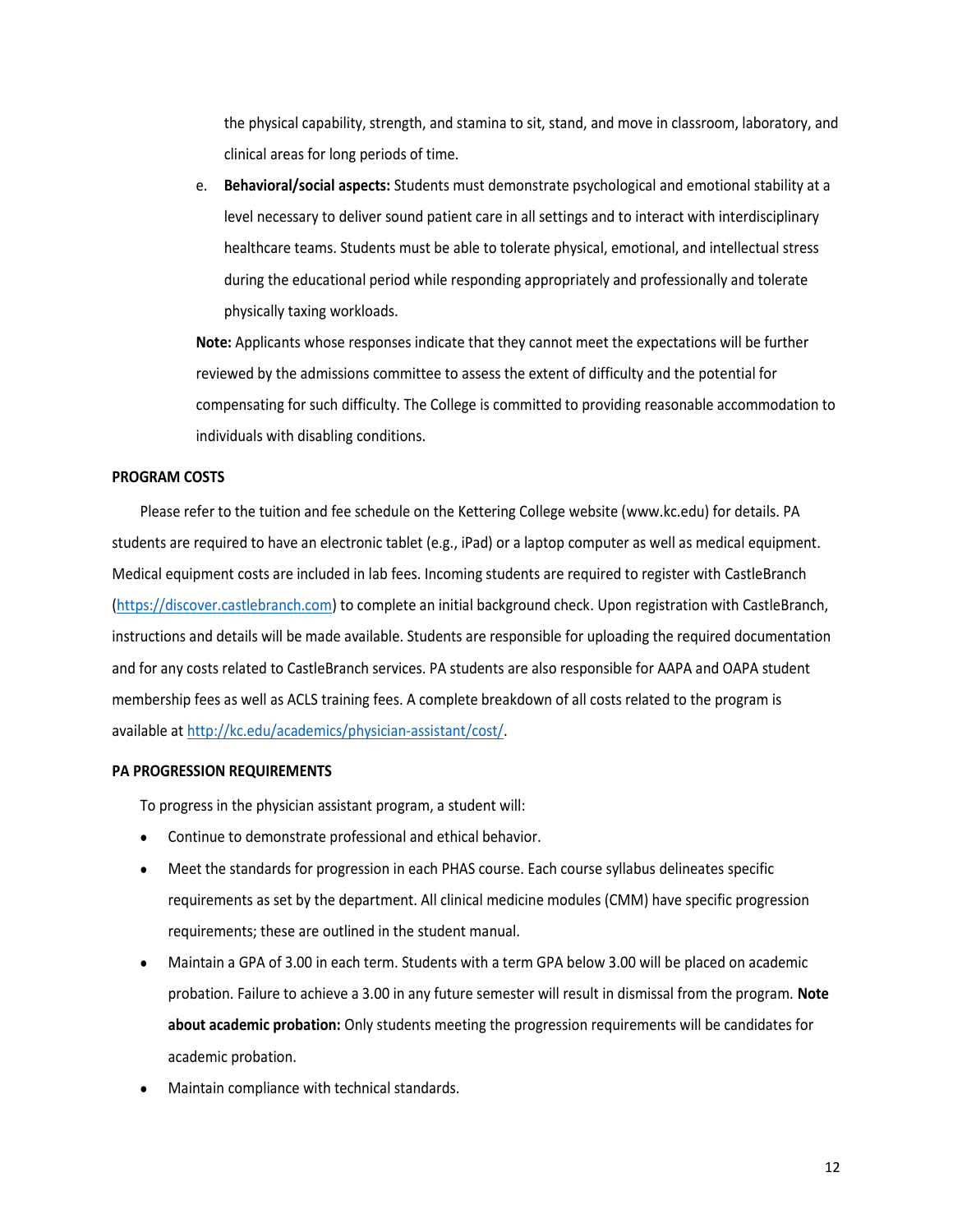# **CONDITIONS FOR DISMISSAL**

A student will be dismissed from the PA program for:

- Failing to meet progression requirements.
- Earning a failing grade in two different clinical courses or the same clinical course twice.
- Earning a GPA lower than 3.00 during the academic probation term.
- Breaching professional ethics or exhibiting any behavior that might pose a threat to the student or others.

Students dismissed under the first three criteria may reapply. Those dismissed for ethical or behavioral issues forfeit the ability to reapply.

# **READMISSION CRITERIA**

- A student wishing to reapply to the MPAS program must submit a readmission form to the director of admissions and records.
- A student may not enroll more than twice in any course.
- A grade of W does not apply.
- A grade of WP or WF counts as enrollment in a course.
- Students will be readmitted under the current academic year's *Bulletin,* curriculum, and policies. The decision for readmission will be based upon:
	- a. Available space in the program.
	- b. Review and evaluation of the student's standing relative to any revisions that may have occurred in the program.
	- c. Review and evaluation of academic and clinical performance.
	- d. Submission of evidence demonstrating potential for academic success.

# **GRADUATION REQUIREMENTS FOR MPAS DEGREE**

- Satisfactorily complete all clinical rotations.
- Complete didactic and clinical courses as outlined in program of study.
- Successfully complete the summative evaluation for program competencies.
- Complete all other College requirements for graduation.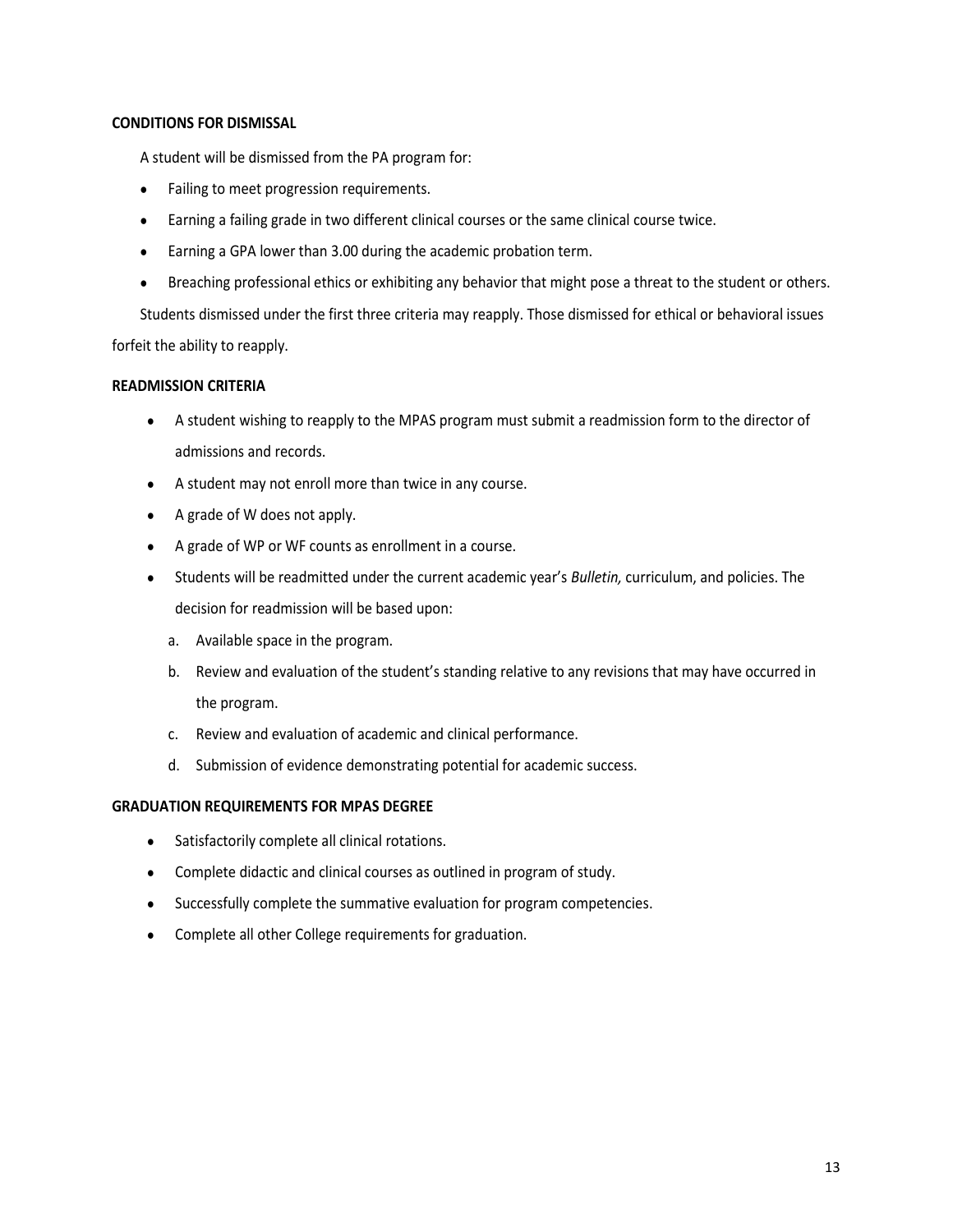# **PROGRAM OF STUDY FOR MPAS: TRANSITION YEAR INTEGRATED SYSTEMS-BASED CURRICULUM**

NOTE: To progress from summer to fall semester, official record of degree and/or prerequisite requirements must be documented in the admissions office prior to the end of the summer semester.

# **SUMMER I**

| <b>PHAS 500</b> | Introduction to the PA Profession                | 1              |
|-----------------|--------------------------------------------------|----------------|
| <b>PHAS 502</b> | Patient Interviewing and Documentation           | $\overline{2}$ |
| <b>PHAS 532</b> | Introduction to Pathophysiology and Pharmacology | 3              |
| <b>PHAS 512</b> | <b>CMM Dermatology</b>                           | 1              |
| <b>PHAS 570</b> | <b>CMM Hematology and Oncology</b>               | $\overline{2}$ |
| <b>PHAS 551</b> | <b>Behavioral Medicine</b>                       | $\overline{2}$ |
| <b>PHAS 553</b> | <b>Clinical Genetics</b>                         | $\overline{2}$ |
| <b>RELP 507</b> | <b>Clinical Ethics I</b>                         | 1              |
|                 |                                                  |                |
|                 | TOTAL                                            | 14             |

# **FALL II**

| <b>PHAS 508</b> | Evidence-Based Medicine            | 1              |
|-----------------|------------------------------------|----------------|
| <b>PHAS 571</b> | <b>CMM Infectious Disease</b>      | $\mathfrak{p}$ |
| <b>PHAS 516</b> | <b>CMM ENT</b>                     | 3              |
| <b>PHAS 522</b> | <b>CMM Endocrinology</b>           | 3              |
| <b>PHAS 529</b> | <b>CMM Nephrology</b>              | 3              |
| <b>PHAS 517</b> | <b>CMM Cardiovascular Medicine</b> | 9              |

TOTAL 21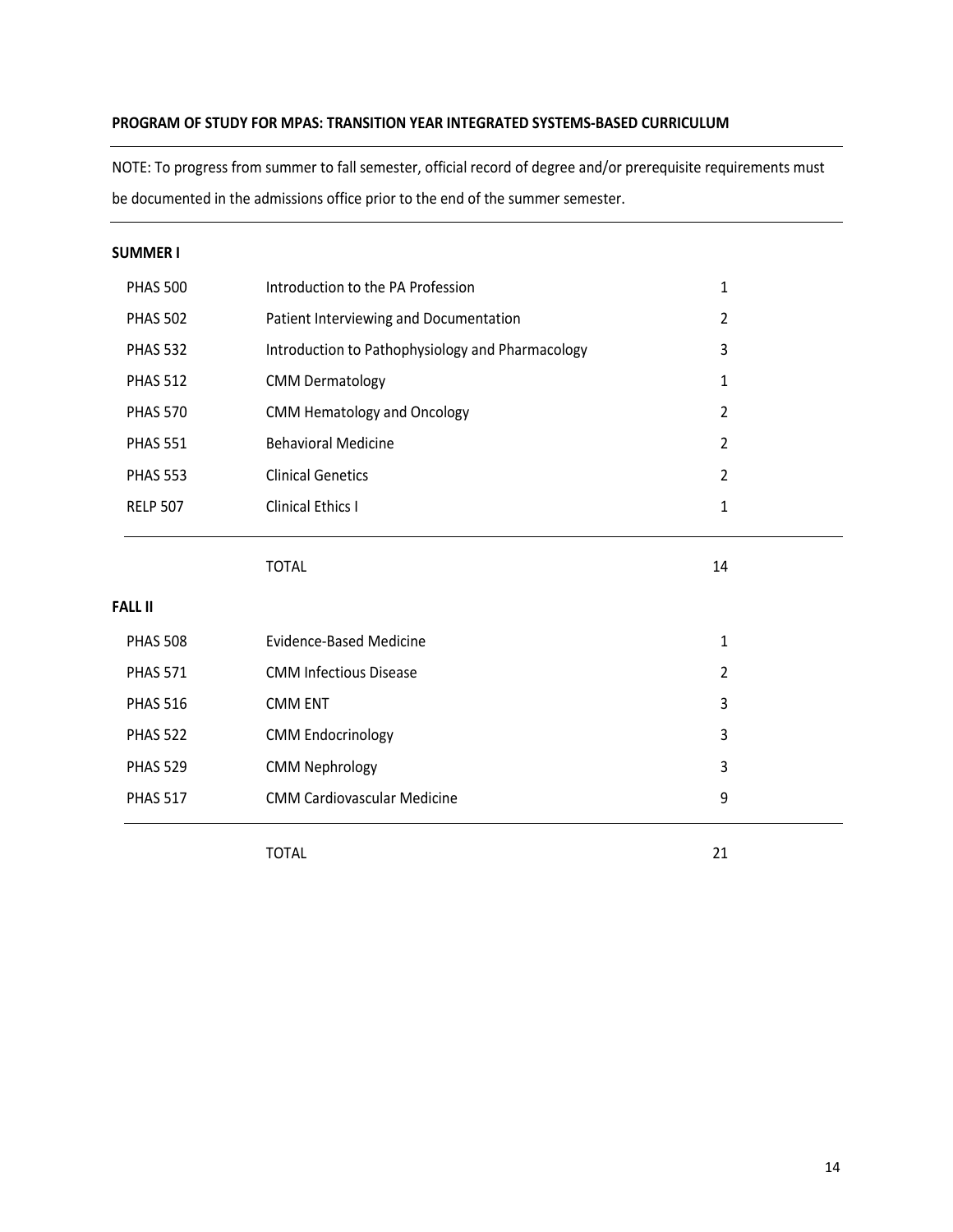# **WINTER III**

| <b>PHAS 518</b>  | <b>CMM Pulmonology</b>                        | 5              |  |
|------------------|-----------------------------------------------|----------------|--|
| <b>PHAS 526</b>  | <b>CMM Gastroenterology</b>                   | 6              |  |
| <b>PHAS 533</b>  | <b>CMM Musculoskeletal Medicine</b>           | 5              |  |
| <b>PHAS 534</b>  | <b>CMM Neurology</b>                          | 6              |  |
|                  | <b>TOTAL</b>                                  | 22             |  |
| <b>SUMMER IV</b> |                                               |                |  |
| <b>PHAS 561</b>  | Pediatrics                                    | $\overline{2}$ |  |
| <b>PHAS 574</b>  | Women's Health                                | 3              |  |
| <b>PHAS 566</b>  | <b>Surgical and Emergency Care</b>            | 3              |  |
| <b>PHAS 567</b>  | Integration of Clinical Medicine Seminar      | 1              |  |
| <b>RELP 508</b>  | <b>Clinical Ethics II</b>                     | $\mathbf{1}$   |  |
| <b>RELP 601</b>  | <b>Applied Spiritual Care I</b>               | $\mathbf{1}$   |  |
|                  | <b>TOTAL</b>                                  | 11             |  |
| <b>FALL V</b>    |                                               |                |  |
| <b>PHAS 632</b>  | Health Policy and PA Professional Practice I  | 0.5            |  |
| <b>RELP 602</b>  | Applied Spiritual Care II                     | 1              |  |
| PHAS 650-659     | <b>Clinical Rotations</b>                     | 9              |  |
| <b>PHAS 637</b>  | Capstone Prep I                               | $\mathbf{1}$   |  |
|                  | <b>TOTAL</b>                                  | 11.5           |  |
| <b>WINTER VI</b> |                                               |                |  |
| <b>PHAS 633</b>  | Health Policy and PA Professional Practice II | 0.5            |  |
| <b>PHAS 638</b>  | Capstone Prep II                              | $\mathbf{1}$   |  |
| <b>PHAS 615</b>  | Objective Structured Clinical Examination     | 1              |  |
| PHAS 650-659     | <b>Clinical Rotations</b>                     | 9              |  |
|                  | <b>TOTAL</b>                                  | 11.5           |  |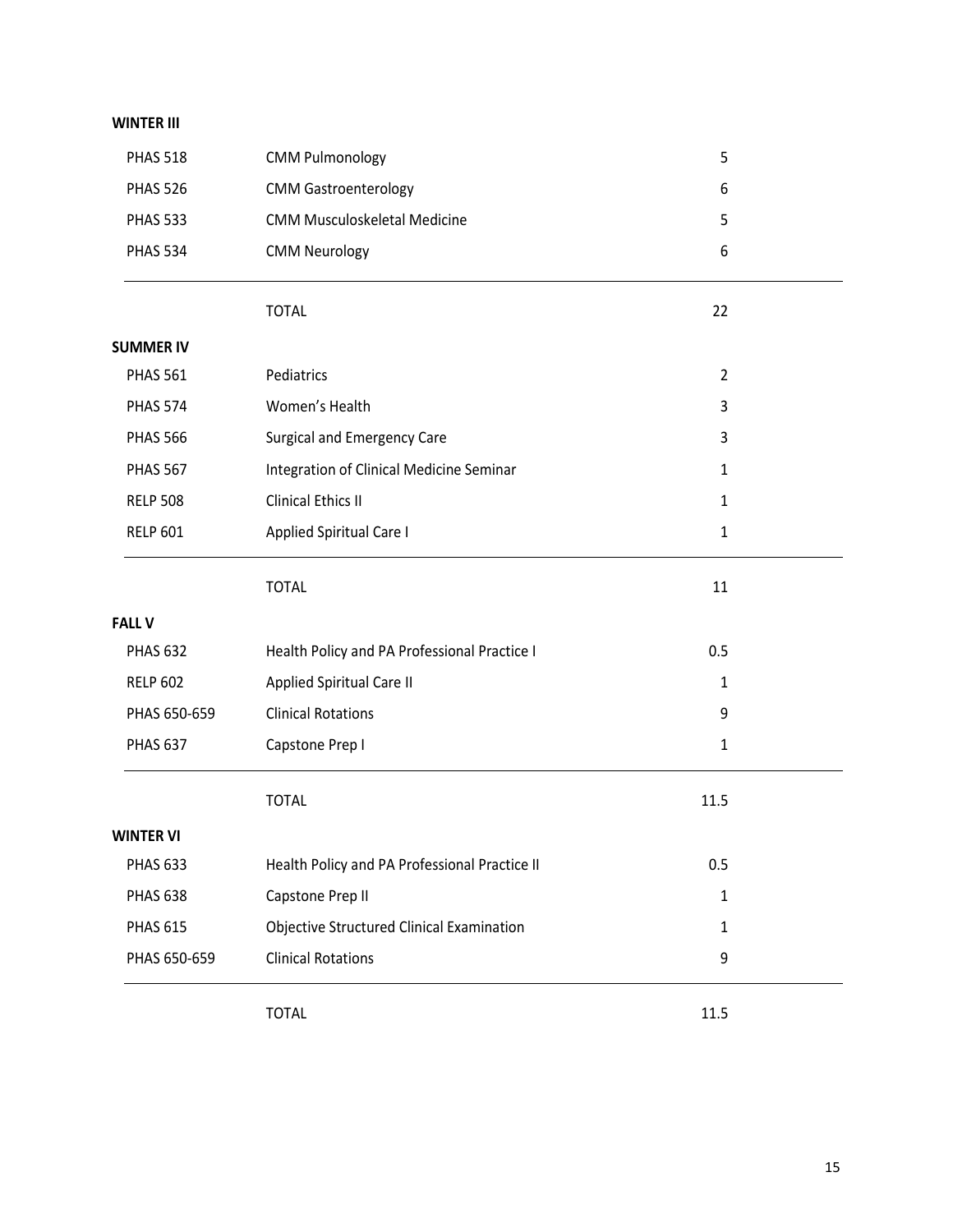# **SUMMER VI**

| PHAS 6450-659   | <b>Clinical Rotations</b>     | 6        |
|-----------------|-------------------------------|----------|
| <b>PHAS 641</b> | Capstone Project              |          |
|                 |                               |          |
|                 | <b>TOTAL</b>                  | 7        |
|                 | TOTAL CREDITS FOR THE PROGRAM | 98 (101) |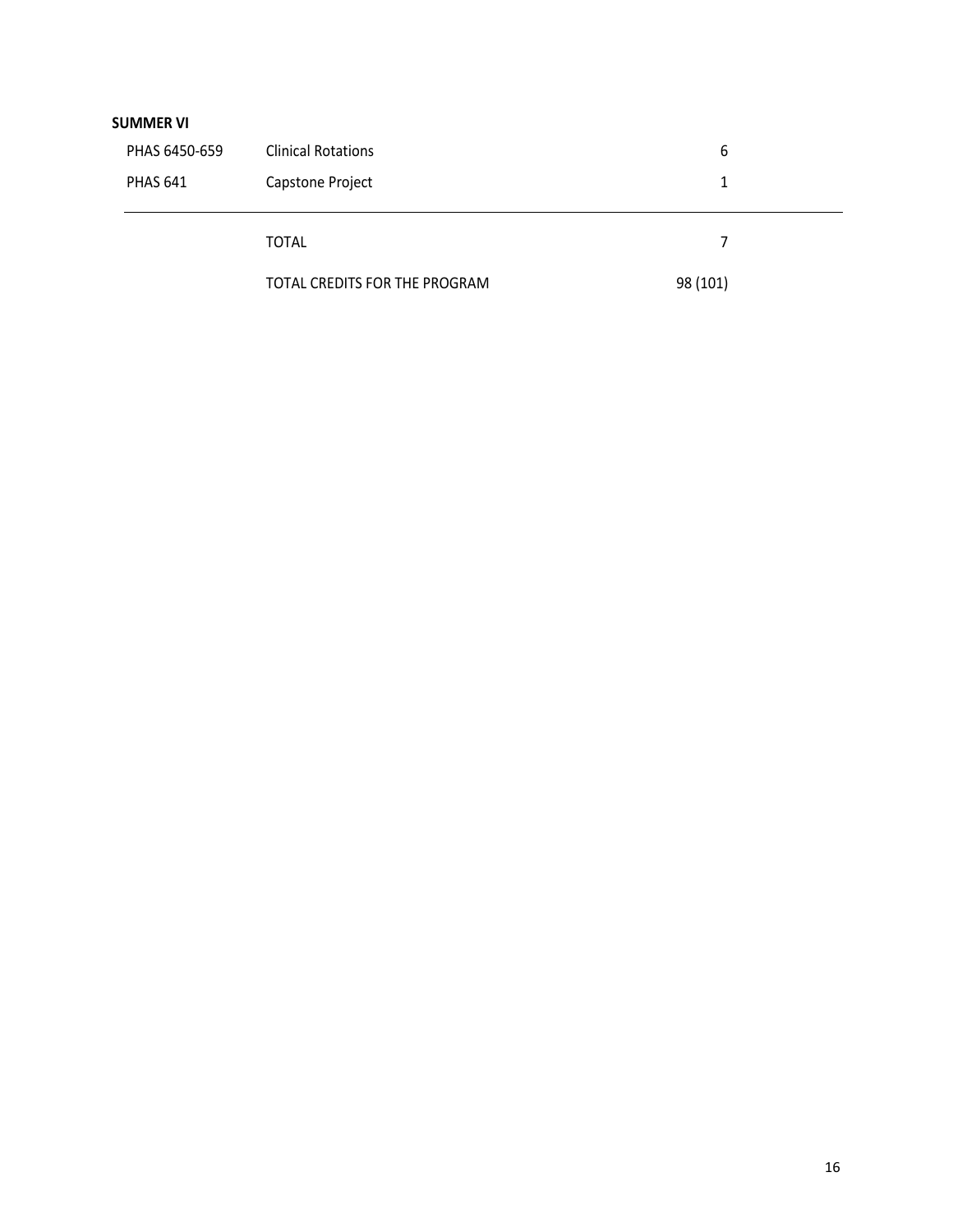# <span id="page-16-0"></span>Revised Course Descriptions

### **PHAS 632 Health Policy and PA Professional Practice I 0.5 credit**

First half of a two-semester course that explores various professional topics that affect practicing physician assistants including laws and regulations that govern practice and current practice trends. This course also includes health policy and public health topics in healthcare and issues of coordination and quality of care, patient-centered medical homes, cost effectiveness, and access to healthcare across diverse populations, in addition to an emphasis on cultural competency as it relates to all manner of cultural subgroups. The course also covers a variety of professionalism topics related to interprofessional communication and collaboration, communication with patients and their families.

## **PHAS 633 Health Policy and PA Professional Practice II 0.5 credit**

A continuation of PHAS 632 and continues to explore various professional topics that affect practicing physician assistants including further discussion of the laws and regulations that govern practice and current practice trends. This course also includes health policy and public health topics in healthcare and issues of coordination and quality of care, population health and basic disaster preparedness. It also focuses on how to succeed in the student's career as a practicing PA, focusing on how to find a job, professionalism in the workplace and teamwork.

## **PHAS 650-659 Clinical Rotations**

Clinical experience education (40 weeks): The clinical phase of the physician assistant program. Each student must progress through 10 rotations (below). Each student must also complete three elective rotations. The clinical education is taught by physicians, physician assistants, nurse practitioners, and other specialty certified health care providers. Each student is evaluated by the preceptor for the designated rotation. Students return to KC for testing and didactic and clinical skill workshops.

## **PHAS 650 Adult Inpatient Medicine Clinical Rotation 3 credits**

A required 5-week hospital-based rotation that emphasizes pathophysiology, evaluation, diagnosis, and management of systemic diseases and conditions in the inpatient setting. Students will learn proper data collection through history and physical examination, formulation of accurate problem lists, accurate investigation, and treatment plans. In addition, student will learn about the day-to-day ongoing management of inpatients, and how assess and treat complications that occur. Emphasis is on adult in-patients with complex acute and co-morbid conditions.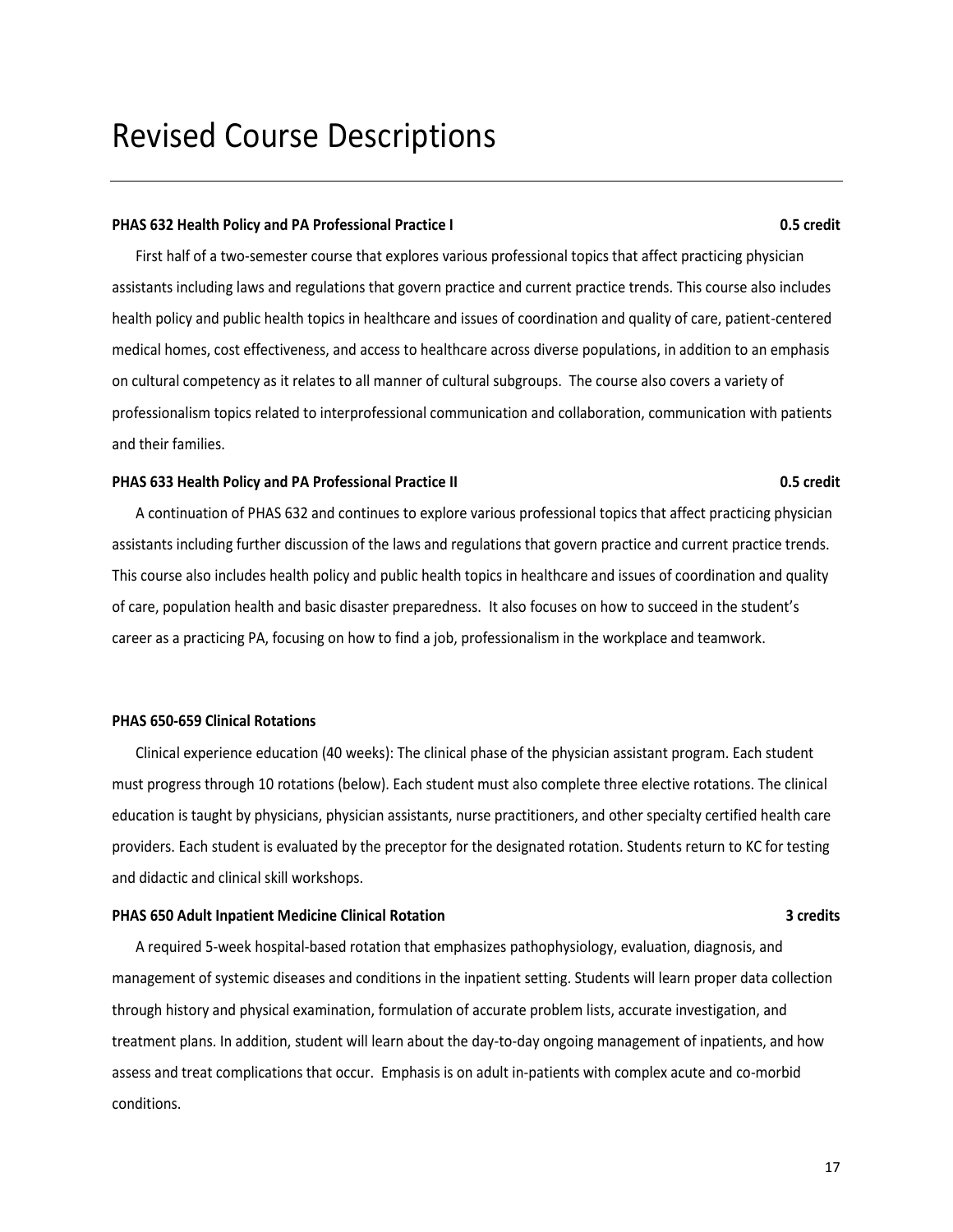### **PHAS 651 Family Medicine Clinical Rotation 3 credits**

A required 5-week rotation that emphasizes the pathophysiology, evaluation, diagnosis, and management of systemic diseases and conditions unique to the clinical practice of outpatient family medicine. It also includes proper data collection through history and physical examination, followed by formulation of accurate problem lists, accurate investigation, and treatment plans. There is a special focus on treatment of chronic disease and maintenance of health for patients from cradle to grave.

### **PHAS 652 Surgery Clinical Rotation 3 credits**

A required 5-week rotation providing an orientation to patients of various ages with surgically managed disease. The emphases of the learning experiences are the preoperative evaluation and preparation of patients for surgery; assistance during the intra-operative period to develop an understanding of team member roles and operative procedures; postoperative care, and the care of surgical wounds and post-operative complications.

### **PHAS 653 Behavioral Medicine Clinical Rotation 3 credits**

A required 5-week rotation designed to provide an understanding of the behavioral components of health, disease, and disability. Exposure to patients with a variety of emotional illnesses and disabilities is used to develop informed history taking and mental status examination skills; ability to recognize and categorize psychiatric disturbances; and techniques of early intervention and psychiatric referral.

## **PHAS 654 Pediatrics Clinical Rotation 1.5 credits**

A required 2½-week rotation emphasizing care of the child from birth through adolescence. Focus of the learning experience is on the recognition and management of common childhood illnesses; assessment of variations of normal growth and development; and the counseling of parents regarding immunizations, preventative health care visits, growth and development, nutrition, and common psychosocial problems. Teaching rounds and lectures introduce concepts of developmental disabilities and chronic care.

### **PHAS 655 Women's Health Clinical Rotation 1.5 credits**

A required 2½-week rotation that provides exposure to the spectrum of conditions and issues associated with women's health care. Learning experiences emphasize family planning and birth control; recognition and treatment of sexually transmitted disease; cancer detections; prenatal care, deliveries, and post-natal care; and the evaluation of common gynecological problems. An exposure to the surgical management of gynecological problems is also provided. Students will see patients throughout the various stages of life and reproduction experiencing acute, chronic, and emergent conditions, as well as those requiring health maintenance and preventative care.

18